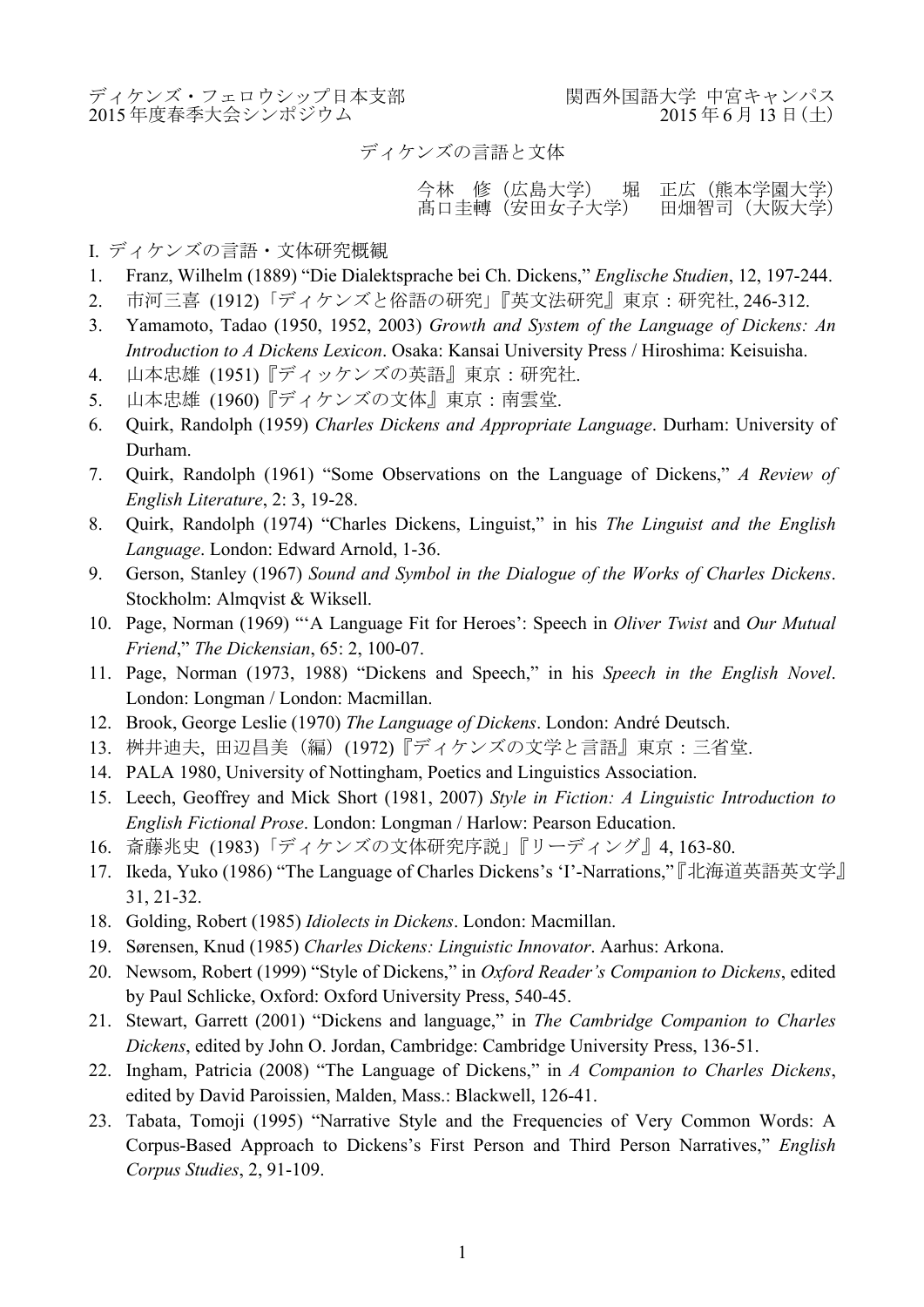- 24. DH 1996, University of Bergen, Norway, Digital Humanities.
- 25. PALA 2000, Goldsmiths College, London, Poetics and Linguistic Association.
- 26. 堀正広 (2003)「日本における Dickens の言語・文体研究書誌」
- http://www.dickens.jp/archive/6/6-hori-biblio.pdf
- 27. Hori, Masahiro (2004) *Investigating Dickens' Style: A Collocational Analysis*. London: Palgrave Macmillan.
- 28. Nishio, Miyuki (2005) "The Reporting Clause in Dickens's Works," Ph.D. Dissertation, Hiroshima University.
- 29. Imahayashi, Osamu (2006) *Charles Dickens and Literary Dialect*. Hiroshima: Keisuisha.
- 30. Koguchi, Keisuke (2009) *Repetition in Dickens's* A Tale of Two Cities. Hiroshima: Keisuisha.
- 31. DH 2010, King's College, London, Digital Humanities. (Masahiro Hori, Osamu Imahayashi, Tomoji Tabata, and Miyuki Nishio received the award for the best poster for 'The Dickens Lexicon and its practical use for linguistic research'.)
- 32. Funada, Saoko (2011) "Rhetorical Expressions in Charles Dickens's Novels," Ph.D. Dissertation, Hiroshima University.
- 33. Mahlberg, Michaela (2012) *Corpus Stylistics and Dickens's Fiction*. London: Routledge.
- 34. Tyler, Daniel, ed. (2013) *Dickens's Style*. Cambridge: Cambridge University Press.
- (1) We may come nearer to a sympathetic appreciation of Dickens's language if we consider it under hour heads: his use of language for individualization; for typification; his use of it structurally; and his use of it experimentally. (1961: 20, 1974: 7)
- (2) The study of the language used by an author serves two purposes. It can lead the way to a better understanding of the author's meaning and a fuller appreciation of his literary skill, and it can provide material for the study of the history of the language. The two approaches to a literary work are closely intertwined and one helps the other. (13)
- (3) Dickens was a great prose stylist and yet criticism has frequently disregarded or undervalued his style. Striking but elusive, at once entirely a property of his prose and yet apparently superfluous, style has often evaded the attention of scholarship that is focused on the qualities of Dickens's fiction it considers more meaningful. Whether understood as a set of local verbal details or larger narrative modes, as an imaginative habit or an occasional flourish, as a way of writing peculiar to the author or shared within periods and genres, style has sometimes been deemed incidental, as if it is a merely playful, self-delighting distraction from the plain meaning of the work. Such a view has been fostered implicitly through the crowding out of attention to style in preference for other interests in Dickens's writing, but also explicitly through the kind of attention it has been granted. Early readers who lamented the irregularity of Dickens's prose and its deviations from contemporary standards of correctness, and subsequent scholars who have analysed the techniques and rhetorical features of Dickens's writing, have regarded style, helpfully but limitingly, as an end in itself, cut off from matters of plot and theme and from the deepest interests and values of the fiction. These perspectives have long been accompanied by another view: that Dickens's unruly style runs at odds with the central aims of his writing, whether productively or self-defeatingly. The many purposeful, cooperative contributions of his highly stylised prose to his fiction have been underrepresented. (2)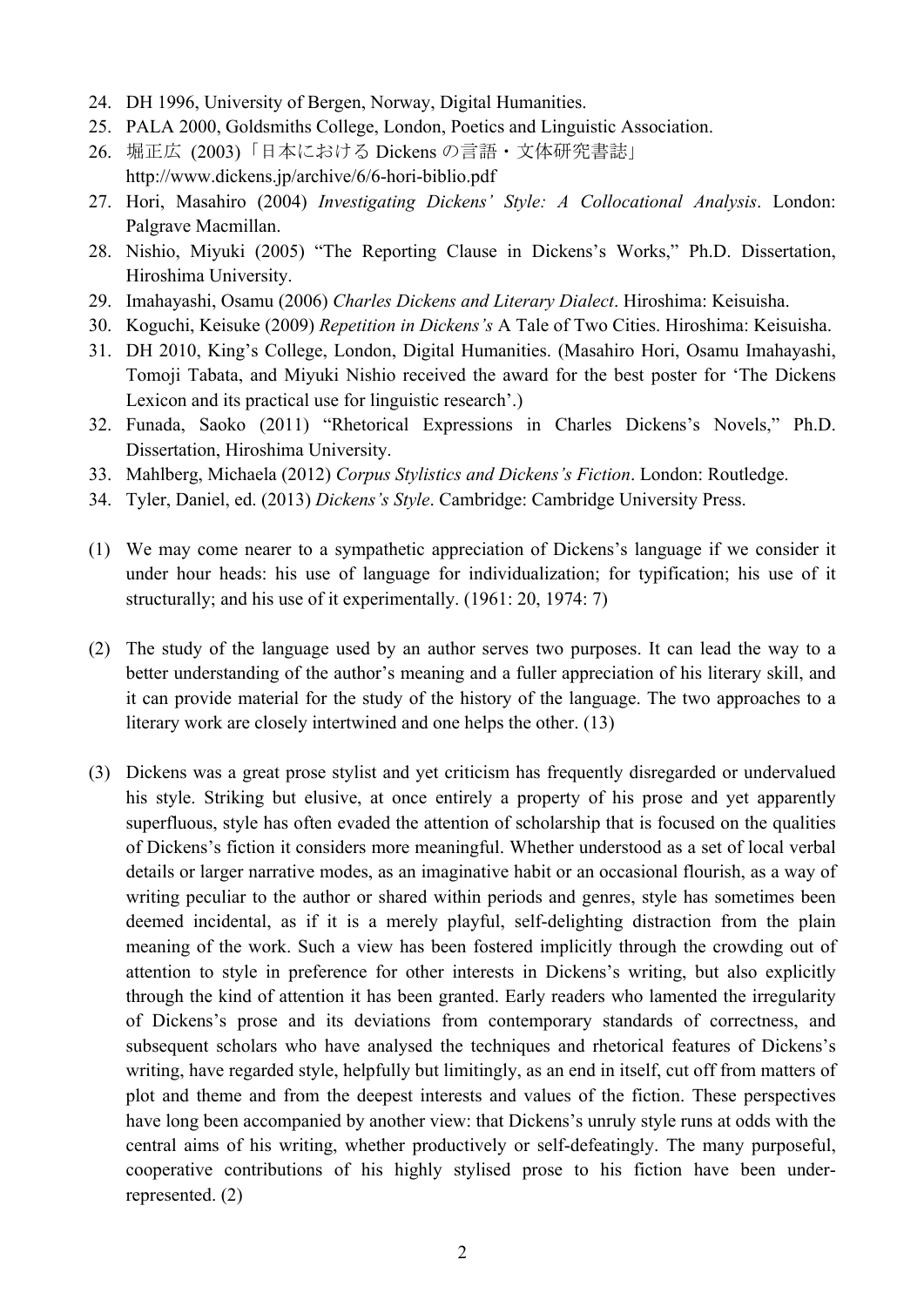- II. 山本忠雄博士(1904-91)年譜
- 1904 12 月 1 日、大阪市に生まれる
- 1928 東京帝國大學卒業
- 1929 廣島高等師範學校教授
- 1938 『文體論研究』が三省堂から出版、岡倉賞受賞
- 1940 『文體論:方法と問題』が賢文館から出版
- 1941 早春に *Dickens Lexicon* の構想を思い立つが戦局の悪化により作成は後送りになる 1944 初春に *Lexicon* の"Introduction"を執筆開始
- 秋、東京帝國大學に博士論文として"Growth and System of the Language of Dickens: An Introduction to a *Dickens Lexicon*"を提出
- 1945 8 月 6 日、原子爆弾により *Lexicon* の資料が消失
- 1946 廣島文理科大學教授 "Growth and System"により東京帝國大學より博士号を取得 *Dickens Lexicon* 第一次共同研究
- 1950 *Growth and System* が関西大学から出版
- 1951 『ディッケンズの英語』が研究社から出版
- 1952 大阪女子大学教授 *Growth and System* の第二版が関西大学から出版(教え子の東田千秋と桝井迪夫に よる「目次」が付く)
	- *Dickens Lexicon* 第二次共同研究
- 1953 学士院賞受賞<br>1954 神戸大学教授
- 1954 神戸大学教授
- *Dickens Lexicon* 第三次共同研究
- 1960 単独での *Dickens Lexico*n 作成へ 『ディケンズの文体』が南雲堂から出版
- 1968 南山大学教授
- 1971 大谷女子大学教授<br>1978 定年
- 1978
- 1991 7 月 28 日、永眠
- 2003 学士院賞受賞 50 周年記念事業として *Growth and System* の改訂第三版が溪水社か ら出版
- III. *Dickens Lexicon Digital* 関連年譜
- 1997 ご遺族から蔵書の寄贈、整理中に *Dickens Lexicon* のカード 58,273 枚が見つかる
- 1998 *Dickens Lexicon* Project 発足、第一次作業に着手
- 2004 第一次作業終了、第二次作業に着手
- 第二次作業終了、第三次作業に着手
- 2008 科学研究費補助金 (基盤研究 (C))「多機能搭載型電子版ディケンズレキシコン 作成とその活用研究」 The 2008 Poetics and Linguistics Association International Conference, the University of Sheffield での発表
- 2009 The 3rd International Conference of the Society of Historical English Language and Linguistics, Hiroshima University でのシンポジアム
- 2010 The Digital Humanities 2010, King's College, London (Masahiro Hori, Osamu Imahayashi, Tomoji Tabata, and Miyuki Nishio received the award for the best poster for 'The Dickens Lexicon and its practical use for linguistic research'.)
- 2011 科学研究費補助金 (基盤研究 (B))「高機能インターフェイスを備えたデジタル ディケンズレキシコン作成とその活用研究」
- 2012 The Bicentenary Annual Dickens Conference, the University of Portsmouth での発表
- 2014 科学研究費補助金(基盤研究(B))「次世代 *Dickens Lexicon Digital* の開発とそれ に基づく後期近代英語研究」

The Digital Humanities 2014, the University of Lausanne でのポスターセッション 英語コーパス学会第 40 回大会でのシンポジウム

The 5th International Conference of Digital Archives and Digital Humanities, National Taiwan University でのシンポジウム

*Dickens Lexicon Digital* のテストバージョンが完成